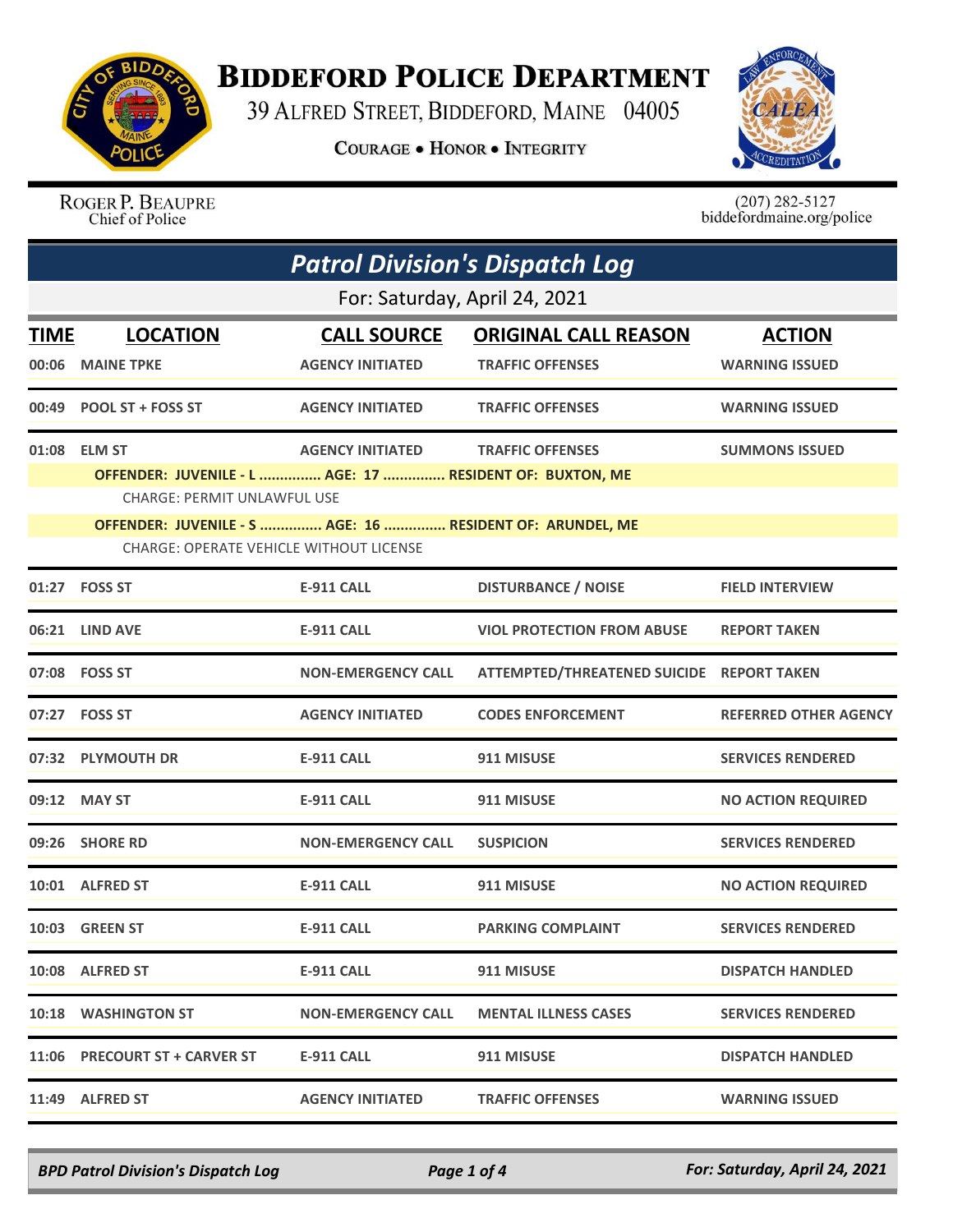| <b>TIME</b> | <b>LOCATION</b><br>12:12 HAZEL ST + SPRUCE ST                                                                                                                                                                                                                                                                                          | <b>CALL SOURCE</b><br><b>E-911 CALL</b> | <b>ORIGINAL CALL REASON</b><br><b>VIOL PROTECTION FROM HARASS</b>                            | <b>ACTION</b><br><b>NO VIOLATION</b> |  |
|-------------|----------------------------------------------------------------------------------------------------------------------------------------------------------------------------------------------------------------------------------------------------------------------------------------------------------------------------------------|-----------------------------------------|----------------------------------------------------------------------------------------------|--------------------------------------|--|
|             | 12:15 ELM ST                                                                                                                                                                                                                                                                                                                           | <b>AGENCY INITIATED</b>                 | <b>TRAFFIC OFFENSES</b>                                                                      | <b>WARNING ISSUED</b>                |  |
|             | 12:21 SUMMER ST                                                                                                                                                                                                                                                                                                                        | <b>NON-EMERGENCY CALL</b>               | <b>HARASSMENT</b>                                                                            | <b>SERVICES RENDERED</b>             |  |
|             | 12:24 WEST ST + GRAHAM ST                                                                                                                                                                                                                                                                                                              | <b>AGENCY INITIATED</b>                 | <b>TRAFFIC OFFENSES</b>                                                                      | <b>WARNING ISSUED</b>                |  |
|             | 13:10 GREENFIELD LN                                                                                                                                                                                                                                                                                                                    | <b>NON-EMERGENCY CALL</b>               | <b>DISTURBANCE / NOISE</b>                                                                   | <b>SERVICES RENDERED</b>             |  |
|             | 13:21 CUTTS ST                                                                                                                                                                                                                                                                                                                         | <b>OTHER</b>                            | <b>ASSIST OTHER AGENCY</b>                                                                   | <b>SERVICES RENDERED</b>             |  |
|             | 13:27 RIVER RD                                                                                                                                                                                                                                                                                                                         | <b>AGENCY INITIATED</b>                 | <b>TRAFFIC OFFENSES</b>                                                                      | <b>WARNING ISSUED</b>                |  |
|             | 13:36 GRAHAM ST                                                                                                                                                                                                                                                                                                                        | <b>E-911 CALL</b>                       | <b>CHECK WELFARE</b>                                                                         | <b>SERVICES RENDERED</b>             |  |
|             | 13:48 ALFRED ST + UNION ST                                                                                                                                                                                                                                                                                                             | <b>AGENCY INITIATED</b>                 | <b>TRAFFIC OFFENSES</b>                                                                      | <b>WARNING ISSUED</b>                |  |
|             | 14:21 ELM ST + IRON TRAIL RD                                                                                                                                                                                                                                                                                                           | <b>AGENCY INITIATED</b>                 | <b>ROAD HAZARD</b>                                                                           | <b>SERVICES RENDERED</b>             |  |
|             | 14:50 ALFRED ST<br><b>CHARGE: OPERATE VEHICLE WITHOUT LICENSE</b>                                                                                                                                                                                                                                                                      | <b>AGENCY INITIATED</b>                 | <b>TRAFFIC OFFENSES</b><br>OFFENDER: FREDERICK R KELKER  AGE: 54  RESIDENT OF: BIDDEFORD, ME | <b>SUMMONS ISSUED</b>                |  |
|             | 15:10 POOL ST + BRIDGE RD                                                                                                                                                                                                                                                                                                              | <b>E-911 CALL</b>                       | 911 MISUSE                                                                                   | <b>DISPATCH HANDLED</b>              |  |
|             | 15:23 GRANITE ST                                                                                                                                                                                                                                                                                                                       | <b>NON-EMERGENCY CALL</b>               | <b>CIVIL COMPLAINT</b>                                                                       | <b>CIVIL COMPLAINT</b>               |  |
|             | 15:54 ELM ST                                                                                                                                                                                                                                                                                                                           | <b>AGENCY INITIATED</b>                 | <b>TRAFFIC OFFENSES</b>                                                                      | <b>WARNING ISSUED</b>                |  |
|             | 16:07 ELM ST + LINDALE AVE                                                                                                                                                                                                                                                                                                             | <b>AGENCY INITIATED</b>                 | <b>TRAFFIC OFFENSES</b>                                                                      | <b>VSAC ISSUED</b>                   |  |
|             | 16:13 SOUTH ST                                                                                                                                                                                                                                                                                                                         | <b>AGENCY INITIATED</b>                 | <b>TRAFFIC OFFENSES</b>                                                                      | <b>WARNING ISSUED</b>                |  |
| 16:23       | <b>GRAYSON ST + ELM ST</b><br><b>AGENCY INITIATED</b><br><b>TRAFFIC OFFENSES</b><br><b>SUMMONS ISSUED</b><br>OFFENDER: CHRISTOPHER MEADOWS  AGE: 37  RESIDENT OF: HOLLIS, ME<br><b>CHARGE: OPERATE VEHICLE WITHOUT LICENSE</b><br>OFFENDER: JESSICA J DEROUSSE  AGE: 29  RESIDENT OF: HOLLIS, ME<br><b>CHARGE: PERMIT UNLAWFUL USE</b> |                                         |                                                                                              |                                      |  |
|             | 16:30 RIVER RD                                                                                                                                                                                                                                                                                                                         | <b>AGENCY INITIATED</b>                 | <b>TRAFFIC OFFENSES</b>                                                                      | <b>SUMMONS ISSUED</b>                |  |
|             | <b>CHARGE: OPERATE VEHICLE WITHOUT LICENSE</b>                                                                                                                                                                                                                                                                                         |                                         | OFFENDER: ALEXANDRA NICOLE VINCENT  AGE: 25  RESIDENT OF: SACO, ME                           |                                      |  |
|             | 17:12 NEWTOWN RD + POOL ST                                                                                                                                                                                                                                                                                                             | <b>AGENCY INITIATED</b>                 | <b>TRAFFIC OFFENSES</b>                                                                      | <b>WARNING ISSUED</b>                |  |
|             | 17:16 HIGH ST                                                                                                                                                                                                                                                                                                                          | <b>NON-EMERGENCY CALL</b>               | <b>JUVENILE OFFENSES</b>                                                                     | <b>NEGATIVE CONTACT</b>              |  |
|             | 17:22 HILL ST + CHAPEL ST                                                                                                                                                                                                                                                                                                              | NON-EMERGENCY CALL                      | <b>CHECK WELFARE</b>                                                                         | <b>SERVICES RENDERED</b>             |  |

*BPD Patrol Division's Dispatch Log Page 2 of 4 For: Saturday, April 24, 2021*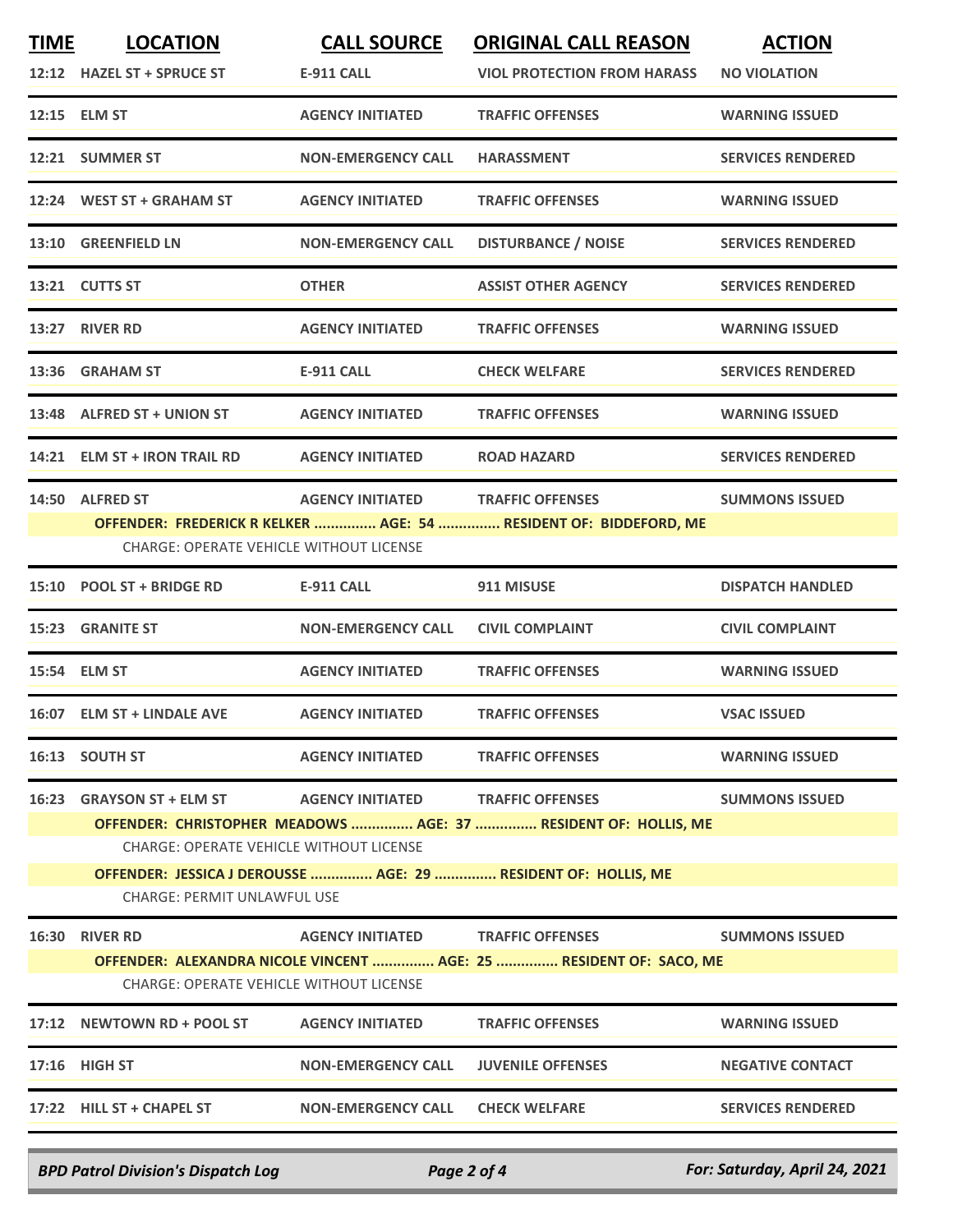| <b>TIME</b> | <b>LOCATION</b>                               | <b>CALL SOURCE</b>        | <b>ORIGINAL CALL REASON</b>                                          | <b>ACTION</b>            |
|-------------|-----------------------------------------------|---------------------------|----------------------------------------------------------------------|--------------------------|
|             | 17:26 POOL ST                                 | <b>AGENCY INITIATED</b>   | <b>TRAFFIC OFFENSES</b>                                              | <b>WARNING ISSUED</b>    |
|             | 17:40 ALFRED ST                               | <b>NON-EMERGENCY CALL</b> | <b>JUVENILE OFFENSES</b>                                             | <b>SERVICES RENDERED</b> |
|             | 17:40 MAIN ST                                 | <b>AGENCY INITIATED</b>   | <b>TRAFFIC OFFENSES</b>                                              | <b>WARNING ISSUED</b>    |
|             | 17:44 ALFRED ST + EDWARDS AVE                 | <b>AGENCY INITIATED</b>   | <b>TRAFFIC OFFENSES</b>                                              | <b>VSAC ISSUED</b>       |
|             | 17:56 ELM ST + LINDALE AVE                    | <b>AGENCY INITIATED</b>   | <b>TRAFFIC OFFENSES</b>                                              | <b>VSAC ISSUED</b>       |
|             | 17:57 MILE STRETCH RD + LESTER B O E-911 CALL |                           | <b>DISABLED VEHICLE</b>                                              | <b>SERVICES RENDERED</b> |
|             | 18:32 ELM ST                                  | <b>E-911 CALL</b>         | <b>SALE CONDITIONS</b>                                               | <b>SUMMONS ISSUED</b>    |
|             |                                               |                           | OFFENDER: RICHARD SAMUEL ROGERS  AGE: 51  RESIDENT OF: BIDDEFORD, ME |                          |
|             | CHARGE: VIOLATING CONDITION OF RELEASE        |                           |                                                                      |                          |
|             | <b>18:37 PIKE ST</b>                          | <b>NON-EMERGENCY CALL</b> | <b>SUSPICION</b>                                                     | <b>UNFOUNDED</b>         |
|             | 19:29 SACO FALLS WAY                          | <b>E-911 CALL</b>         | <b>VIOL PROTECTION FROM ABUSE</b>                                    | <b>NO VIOLATION</b>      |
|             | 19:51 SPRUCE ST                               | <b>NON-EMERGENCY CALL</b> | <b>HARASSMENT</b>                                                    | <b>UNFOUNDED</b>         |
|             | 19:54 HILL ST                                 | <b>NON-EMERGENCY CALL</b> | <b>FIGHTS</b>                                                        | <b>NO VIOLATION</b>      |
|             | 20:12 GUINEA RD                               | <b>E-911 CALL</b>         | 911 MISUSE                                                           | <b>DISPATCH HANDLED</b>  |
|             | 20:22 ALFRED ST                               | <b>E-911 CALL</b>         | <b>THEFT</b>                                                         | <b>REPORT TAKEN</b>      |
|             | 20:41 MEDICAL CENTER DR                       | <b>E-911 CALL</b>         | 911 MISUSE                                                           | <b>DISPATCH HANDLED</b>  |
|             | 20:49 SULLIVAN ST                             | <b>NON-EMERGENCY CALL</b> | <b>TRESPASSING</b>                                                   | <b>UNFOUNDED</b>         |
|             | 21:11 KING ST                                 | <b>NON-EMERGENCY CALL</b> | <b>DRUG</b>                                                          | <b>NEGATIVE CONTACT</b>  |
|             | 21:24 ALFRED ST                               | <b>AGENCY INITIATED</b>   | <b>TRAFFIC OFFENSES</b>                                              | <b>WARNING ISSUED</b>    |
|             | 21:25 ALFRED ST                               | <b>NON-EMERGENCY CALL</b> | <b>VIOL PROTECTION FROM ABUSE</b>                                    | <b>REPORT TAKEN</b>      |
|             | 21:30 ALFRED ST                               | <b>AGENCY INITIATED</b>   | <b>TRAFFIC OFFENSES</b>                                              | <b>WARNING ISSUED</b>    |
|             | 21:36 ALFRED ST                               | <b>NON-EMERGENCY CALL</b> | <b>COURT ORDERED CHECK IN</b>                                        | <b>SERVICES RENDERED</b> |
|             | 21:46 ALFRED ST                               | E-911 CALL                | 911 MISUSE                                                           | <b>DISPATCH HANDLED</b>  |
|             | 21:52 ALFRED ST                               | E-911 CALL                | 911 MISUSE                                                           | <b>DISPATCH HANDLED</b>  |
|             | 21:58 POOL ST + ALFRED ST                     | <b>AGENCY INITIATED</b>   | <b>TRAFFIC OFFENSES</b>                                              | <b>WARNING ISSUED</b>    |
|             | 22:05 ALFRED ST + PORTER ST                   | <b>AGENCY INITIATED</b>   | <b>TRAFFIC OFFENSES</b>                                              | <b>WARNING ISSUED</b>    |
|             |                                               |                           |                                                                      |                          |

*BPD Patrol Division's Dispatch Log Page 3 of 4 For: Saturday, April 24, 2021*